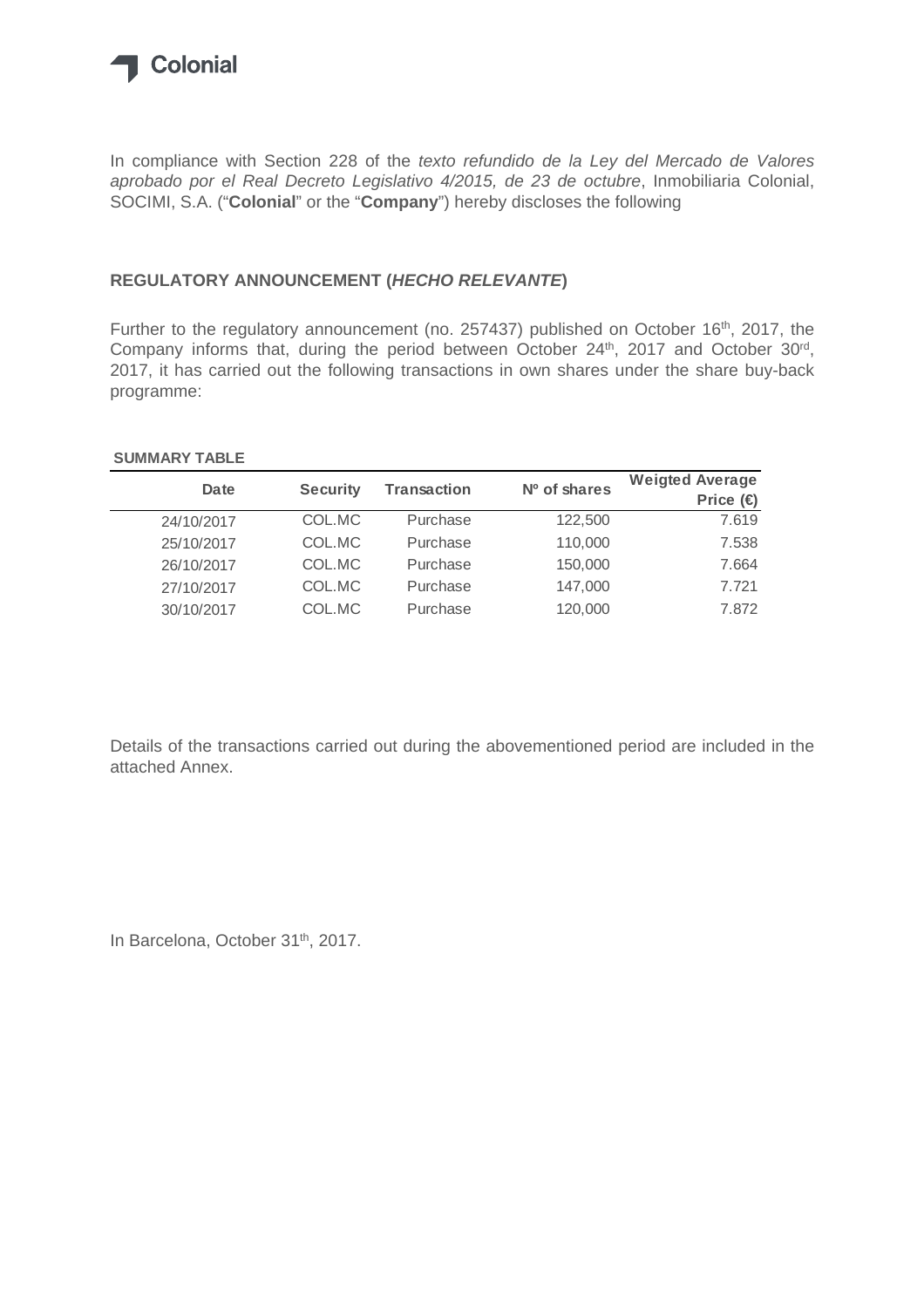

| Date       | <b>Security</b> | Transaction | Nº of shares | Price $\bigoplus$ | Intermediary        |
|------------|-----------------|-------------|--------------|-------------------|---------------------|
| 24/10/2017 | COL.MC          | Purchase    | 1,716        | 7.651             | Renta 4 Banco, S.A  |
| 24/10/2017 | COL.MC          | Purchase    | 2,000        | 7.653             | Renta 4 Banco, S.A  |
| 24/10/2017 | COL.MC          | Purchase    | 2,000        | 7.654             | Renta 4 Banco, S.A  |
| 24/10/2017 | COL.MC          | Purchase    | 3,000        | 7.655             | Renta 4 Banco, S.A  |
| 24/10/2017 | COL.MC          | Purchase    | 1,000        | 7.656             | Renta 4 Banco, S.A  |
| 24/10/2017 | COL.MC          | Purchase    | 1,000        | 7.657             | Renta 4 Banco, S.A  |
| 24/10/2017 | COL.MC          | Purchase    | 1,000        | 7.658             | Renta 4 Banco, S.A  |
| 24/10/2017 | COL.MC          | Purchase    | 403          | 7.659             | Renta 4 Banco, S.A  |
| 24/10/2017 | COL.MC          | Purchase    | 2,000        | 7.660             | Renta 4 Banco, S.A  |
| 24/10/2017 | COL.MC          | Purchase    | 1,000        | 7.661             | Renta 4 Banco, S.A  |
| 24/10/2017 | COL.MC          | Purchase    | 455          | 7.663             | Renta 4 Banco, S.A  |
| 24/10/2017 | COL.MC          | Purchase    | 2,000        | 7.665             | Renta 4 Banco, S.A  |
| 24/10/2017 | COL.MC          | Purchase    | 1,000        | 7.666             | Renta 4 Banco, S.A  |
| 24/10/2017 | COL.MC          | Purchase    | 4,000        | 7.667             | Renta 4 Banco, S.A  |
| 24/10/2017 | COL.MC          | Purchase    | 1,000        | 7.668             | Renta 4 Banco, S.A  |
| 24/10/2017 | COL.MC          | Purchase    | 2,000        | 7.670             | Renta 4 Banco, S.A  |
| 24/10/2017 | COL.MC          | Purchase    | 2,000        | 7.672             | Renta 4 Banco, S.A  |
| 24/10/2017 | COL.MC          | Purchase    | 1,000        | 7.676             | Renta 4 Banco, S.A  |
| 24/10/2017 | COL.MC          | Purchase    | 1,000        | 7.680             | Renta 4 Banco, S.A  |
| 24/10/2017 | COL.MC          | Purchase    | 1,000        | 7.691             | Renta 4 Banco, S.A  |
| 24/10/2017 | COL.MC          | Purchase    | 1,000        | 7.692             | Renta 4 Banco, S.A  |
| 24/10/2017 | COL.MC          | Purchase    | 1,401        | 7.638             | Renta 4 Banco, S.A  |
| 24/10/2017 | COL.MC          | Purchase    | 2,000        | 7.636             | Renta 4 Banco, S.A  |
| 24/10/2017 | COL.MC          | Purchase    | 2,000        | 7.612             | Renta 4 Banco, S.A  |
| 24/10/2017 | COL.MC          | Purchase    | 4,000        | 7.613             | Renta 4 Banco, S.A  |
| 24/10/2017 | COL.MC          | Purchase    | 3,000        | 7.614             | Renta 4 Banco, S.A  |
| 24/10/2017 | COL.MC          | Purchase    | 1,000        | 7.615             | Renta 4 Banco, S.A  |
| 24/10/2017 | COL.MC          | Purchase    | 2,000        | 7.616             | Renta 4 Banco, S.A. |
| 24/10/2017 | COL.MC          | Purchase    | 1,000        | 7.618             | Renta 4 Banco, S.A  |
| 24/10/2017 | COL.MC          | Purchase    | 1,000        | 7.621             | Renta 4 Banco, S.A  |
| 24/10/2017 | COL.MC          | Purchase    | 2,433        | 7.622             | Renta 4 Banco, S.A  |
| 24/10/2017 | COL.MC          | Purchase    | 1,001        | 7.623             | Renta 4 Banco, S.A  |
| 24/10/2017 | COL.MC          | Purchase    | 1,000        | 7.630             | Renta 4 Banco, S.A  |
| 24/10/2017 | COL.MC          | Purchase    | 1,086        | 7.583             | Renta 4 Banco, S.A  |
| 24/10/2017 | COL.MC          | Purchase    | 1,988        | 7.584             | Renta 4 Banco, S.A  |
| 24/10/2017 | COL.MC          | Purchase    | 1,000        | 7.585             | Renta 4 Banco, S.A  |
| 24/10/2017 | COL.MC          | Purchase    | 1,000        | 7.587             | Renta 4 Banco, S.A  |
| 24/10/2017 | COL.MC          | Purchase    | 1,000        | 7.589             | Renta 4 Banco, S.A  |
| 24/10/2017 | COL.MC          | Purchase    | 1,000        | 7.590             | Renta 4 Banco, S.A  |
| 24/10/2017 | COL.MC          | Purchase    | 847          | 7.591             | Renta 4 Banco, S.A  |
| 24/10/2017 | COL.MC          | Purchase    | 1,000        | 7.592             | Renta 4 Banco, S.A  |
| 24/10/2017 | COL.MC          | Purchase    | 2,841        | 7.593             | Renta 4 Banco, S.A  |
| 24/10/2017 | COL.MC          | Purchase    | 356          | 7.594             | Renta 4 Banco, S.A  |
| 24/10/2017 | COL.MC          | Purchase    | 3,000        | 7.595             | Renta 4 Banco, S.A  |
| 24/10/2017 | COL.MC          | Purchase    | 5,418        | 7.596             | Renta 4 Banco, S.A  |
| 24/10/2017 | COL.MC          | Purchase    | 10,476       | 7.597             | Renta 4 Banco, S.A  |
| 24/10/2017 | COL.MC          | Purchase    | 3,000        | 7.598             | Renta 4 Banco, S.A  |
| 24/10/2017 | COL.MC          | Purchase    | 1,000        | 7.599             | Renta 4 Banco, S.A  |
| 24/10/2017 | COL.MC          | Purchase    | 2,000        | 7.600             | Renta 4 Banco, S.A  |
| 24/10/2017 | COL.MC          | Purchase    | 3,000        | 7.601             | Renta 4 Banco, S.A  |
| 24/10/2017 | COL.MC          | Purchase    | 1,000        | 7.602             | Renta 4 Banco, S.A  |
| 24/10/2017 | COL.MC          | Purchase    | 2,000        | 7.603             | Renta 4 Banco, S.A  |
| 24/10/2017 | COL.MC          | Purchase    | 692          | 7.604             | Renta 4 Banco, S.A  |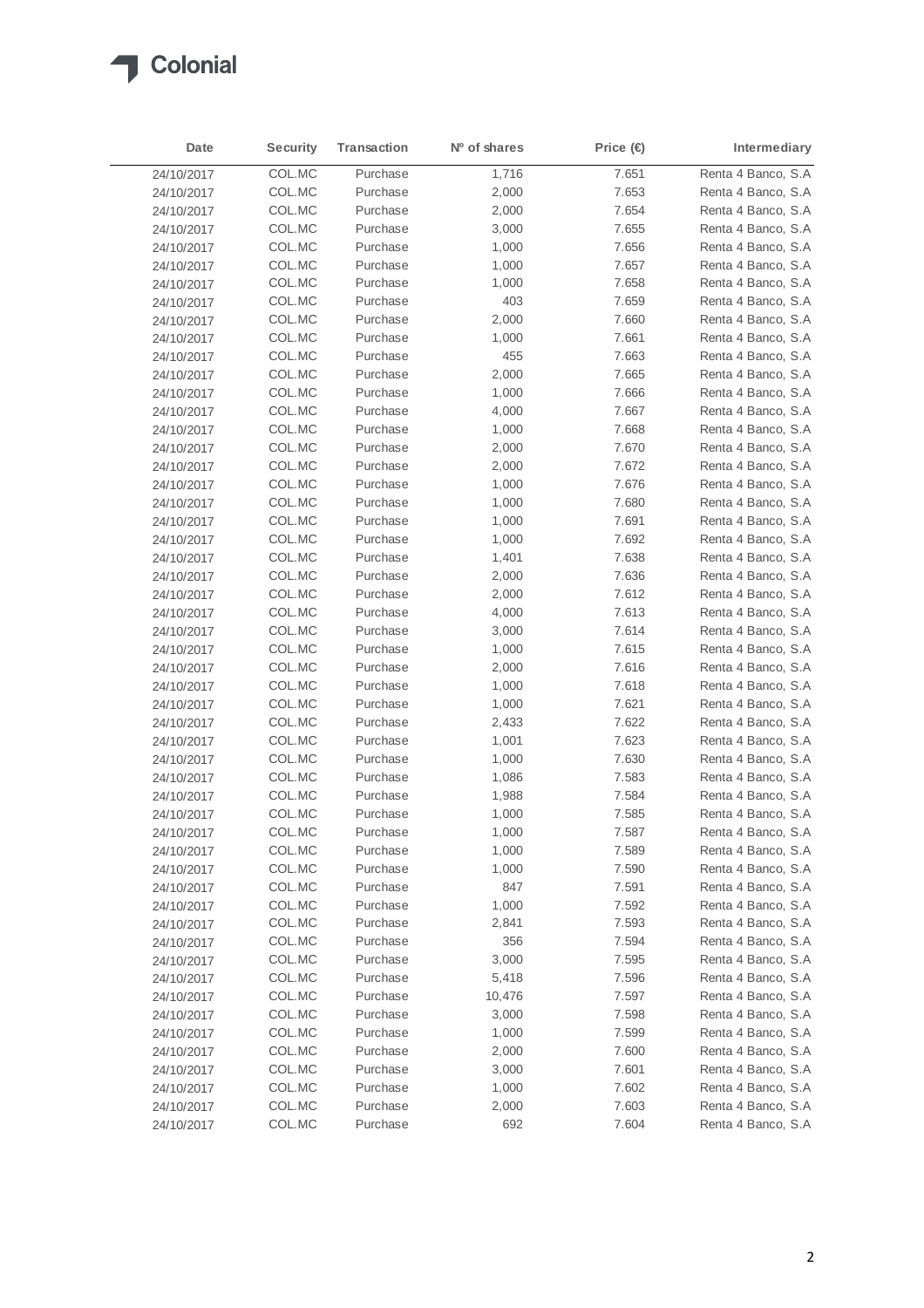

| Date       | <b>Security</b> | Transaction | Nº of shares | Price (€) | Intermediary       |
|------------|-----------------|-------------|--------------|-----------|--------------------|
| 24/10/2017 | COL.MC          | Purchase    | 2,000        | 7.605     | Renta 4 Banco, S.A |
| 24/10/2017 | COL.MC          | Purchase    | 3,000        | 7.606     | Renta 4 Banco, S.A |
| 24/10/2017 | COL.MC          | Purchase    | 1,000        | 7.568     | Renta 4 Banco, S.A |
| 24/10/2017 | COL.MC          | Purchase    | 2,000        | 7.607     | Renta 4 Banco, S.A |
| 24/10/2017 | COL.MC          | Purchase    | 1,000        | 7.571     | Renta 4 Banco, S.A |
| 24/10/2017 | COL.MC          | Purchase    | 3,000        | 7.609     | Renta 4 Banco, S.A |
| 24/10/2017 | COL.MC          | Purchase    | 1,000        | 7.574     | Renta 4 Banco, S.A |
| 24/10/2017 | COL.MC          | Purchase    | 1,352        | 7.610     | Renta 4 Banco, S.A |
| 24/10/2017 | COL.MC          | Purchase    | 5,000        | 7.578     | Renta 4 Banco, S.A |
| 24/10/2017 | COL.MC          | Purchase    | 1,000        | 7.611     | Renta 4 Banco, S.A |
| 24/10/2017 | COL.MC          | Purchase    | 3,000        | 7.640     | Renta 4 Banco, S.A |
| 24/10/2017 | COL.MC          | Purchase    | 1,000        | 7.643     | Renta 4 Banco, S.A |
| 24/10/2017 | COL.MC          | Purchase    | 1,035        | 7.650     | Renta 4 Banco, S.A |
| 25/10/2017 | COL.MC          | Purchase    | 1,000        | 7.577     | Renta 4 Banco, S.A |
| 25/10/2017 | COL.MC          | Purchase    | 2,000        | 7.579     | Renta 4 Banco, S.A |
| 25/10/2017 | COL.MC          | Purchase    | 1,000        | 7.580     | Renta 4 Banco, S.A |
| 25/10/2017 | COL.MC          | Purchase    | 2,000        | 7.581     | Renta 4 Banco, S.A |
| 25/10/2017 | COL.MC          | Purchase    | 153          | 7.582     | Renta 4 Banco, S.A |
| 25/10/2017 | COL.MC          | Purchase    | 1,000        | 7.586     | Renta 4 Banco, S.A |
| 25/10/2017 | COL.MC          | Purchase    | 1,000        | 7.529     | Renta 4 Banco, S.A |
| 25/10/2017 | COL.MC          | Purchase    | 88           | 7.518     | Renta 4 Banco, S.A |
| 25/10/2017 | COL.MC          | Purchase    | 1,000        | 7.521     | Renta 4 Banco, S.A |
| 25/10/2017 | COL.MC          | Purchase    | 3,000        | 7.523     | Renta 4 Banco, S.A |
| 25/10/2017 | COL.MC          | Purchase    | 1,991        | 7.524     | Renta 4 Banco, S.A |
| 25/10/2017 | COL.MC          | Purchase    | 1,000        | 7.528     | Renta 4 Banco, S.A |
| 25/10/2017 | COL.MC          | Purchase    | 3,358        | 7.505     | Renta 4 Banco, S.A |
| 25/10/2017 | COL.MC          | Purchase    | 3,412        | 7.506     | Renta 4 Banco, S.A |
| 25/10/2017 | COL.MC          | Purchase    | 2,000        | 7.508     | Renta 4 Banco, S.A |
| 25/10/2017 | COL.MC          | Purchase    | 2,000        | 7.509     | Renta 4 Banco, S.A |
| 25/10/2017 | COL.MC          | Purchase    | 3,540        | 7.510     | Renta 4 Banco, S.A |
| 25/10/2017 | COL.MC          | Purchase    | 1,000        | 7.512     | Renta 4 Banco, S.A |
| 25/10/2017 | COL.MC          | Purchase    | 2,135        | 7.513     | Renta 4 Banco, S.A |
| 25/10/2017 | COL.MC          | Purchase    | 1,000        | 7.514     | Renta 4 Banco, S.A |
| 25/10/2017 | COL.MC          | Purchase    | 3,460        | 7.499     | Renta 4 Banco, S.A |
| 25/10/2017 | COL.MC          | Purchase    | 5,000        | 7.515     | Renta 4 Banco, S.A |
| 25/10/2017 | COL.MC          | Purchase    | 6,244        | 7.500     | Renta 4 Banco, S.A |
| 25/10/2017 | COL.MC          | Purchase    | 1,111        | 7.502     | Renta 4 Banco, S.A |
| 25/10/2017 | COL.MC          | Purchase    | 3,839        | 7.504     | Renta 4 Banco, S.A |
| 25/10/2017 | COL.MC          | Purchase    | 1,000        | 7.516     | Renta 4 Banco, S.A |
| 25/10/2017 | COL.MC          | Purchase    | 3,193        | 7.533     | Renta 4 Banco, S.A |
| 25/10/2017 | COL.MC          | Purchase    | 465          | 7.542     | Renta 4 Banco, S.A |
| 25/10/2017 | COL.MC          | Purchase    | 2,000        | 7.543     | Renta 4 Banco, S.A |
| 25/10/2017 | COL.MC          | Purchase    | 860          | 7.546     | Renta 4 Banco, S.A |
| 25/10/2017 | COL.MC          | Purchase    | 2,798        | 7.548     | Renta 4 Banco, S.A |
| 25/10/2017 | COL.MC          | Purchase    | 2,334        | 7.534     | Renta 4 Banco, S.A |
| 25/10/2017 | COL.MC          | Purchase    | 1,000        | 7.535     | Renta 4 Banco, S.A |
| 25/10/2017 | COL.MC          | Purchase    | 2,000        | 7.549     | Renta 4 Banco, S.A |
| 25/10/2017 | COL.MC          | Purchase    | 136          | 7.550     | Renta 4 Banco, S.A |
| 25/10/2017 | COL.MC          | Purchase    | 1,000        | 7.552     | Renta 4 Banco, S.A |
| 25/10/2017 | COL.MC          | Purchase    | 3,346        | 7.538     | Renta 4 Banco, S.A |
| 25/10/2017 | COL.MC          | Purchase    | 1,000        | 7.553     | Renta 4 Banco, S.A |
| 25/10/2017 | COL.MC          | Purchase    | 1,000        | 7.539     | Renta 4 Banco, S.A |
| 25/10/2017 | COL.MC          | Purchase    | 1,000        | 7.555     | Renta 4 Banco, S.A |
| 25/10/2017 | COL.MC          | Purchase    | 2,000        | 7.540     | Renta 4 Banco, S.A |
| 25/10/2017 | COL.MC          | Purchase    | 535          | 7.541     | Renta 4 Banco, S.A |
| 25/10/2017 | COL.MC          | Purchase    | 3,000        | 7.575     | Renta 4 Banco, S.A |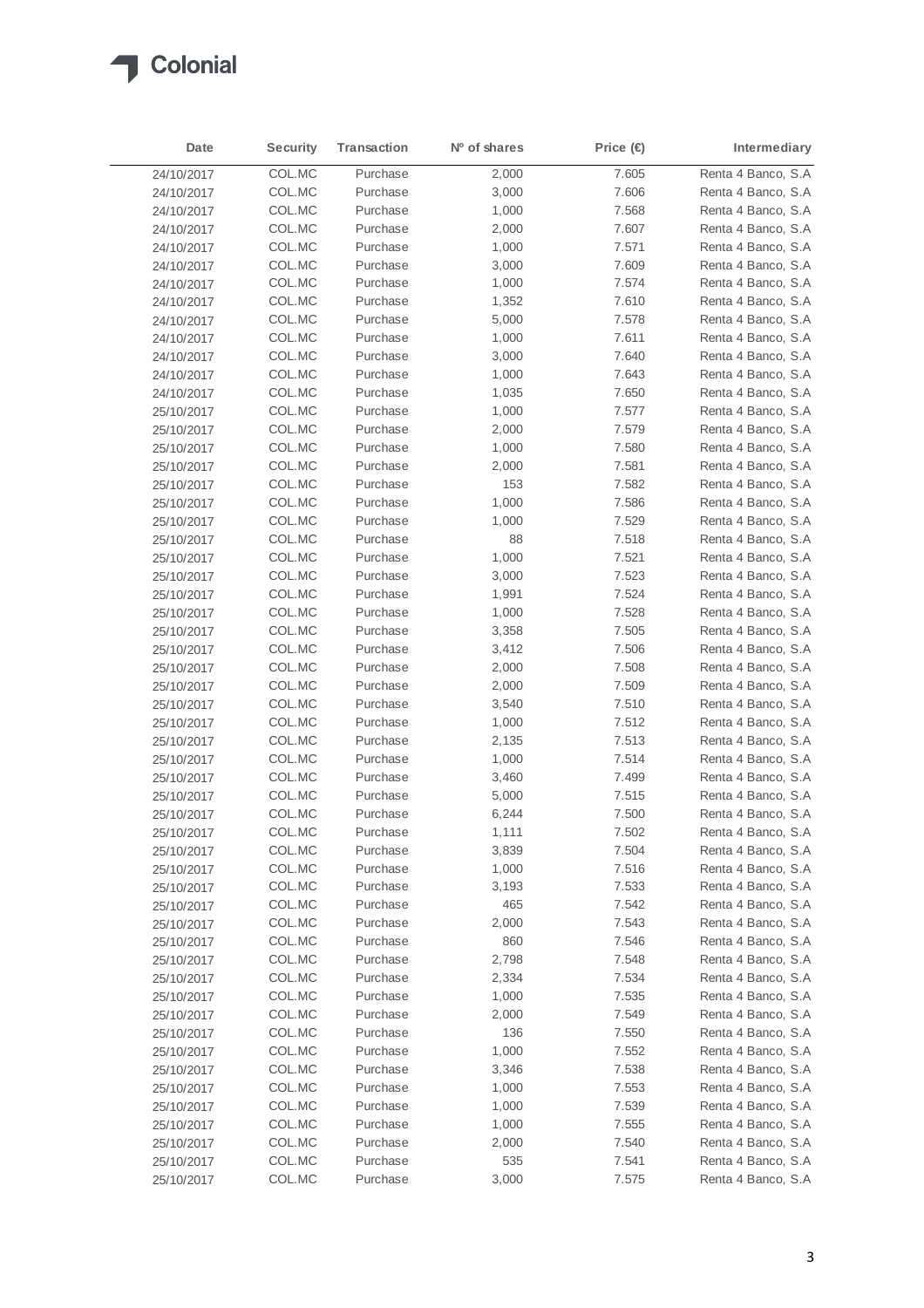

| Date                     | <b>Security</b> | Transaction | Nº of shares | Price $\bigoplus$ | Intermediary        |
|--------------------------|-----------------|-------------|--------------|-------------------|---------------------|
| 25/10/2017               | COL.MC          | Purchase    | 1,693        | 7.556             | Renta 4 Banco, S.A  |
| 25/10/2017               | COL.MC          | Purchase    | 6,211        | 7.565             | Renta 4 Banco, S.A  |
| 25/10/2017               | COL.MC          | Purchase    | 1,850        | 7.566             | Renta 4 Banco, S.A  |
| 25/10/2017               | COL.MC          | Purchase    | 1,901        | 7.568             | Renta 4 Banco, S.A  |
| 25/10/2017               | COL.MC          | Purchase    | 2,000        | 7.569             | Renta 4 Banco, S.A  |
| 25/10/2017               | COL.MC          | Purchase    | 3,000        | 7.570             | Renta 4 Banco, S.A  |
| 25/10/2017               | COL.MC          | Purchase    | 1,727        | 7.572             | Renta 4 Banco, S.A  |
| 25/10/2017               | COL.MC          | Purchase    | 775          | 7.560             | Renta 4 Banco, S.A  |
| 25/10/2017               | COL.MC          | Purchase    | 76           | 7.573             | Renta 4 Banco, S.A  |
| 25/10/2017               | COL.MC          | Purchase    | 6,000        | 7.574             | Renta 4 Banco, S.A  |
| 25/10/2017               | COL.MC          | Purchase    | 363          | 7.562             | Renta 4 Banco, S.A  |
| 25/10/2017               | COL.MC          | Purchase    | 2,406        | 7.563             | Renta 4 Banco, S.A  |
| 26/10/2017               | COL.MC          | Purchase    | 1,000        | 7.710             | Renta 4 Banco, S.A  |
| 26/10/2017               | COL.MC          | Purchase    | 2,000        | 7.709             | Renta 4 Banco, S.A  |
|                          | COL.MC          | Purchase    | 3,000        | 7.665             | Renta 4 Banco, S.A  |
| 26/10/2017<br>26/10/2017 | COL.MC          | Purchase    | 2,000        | 7.671             | Renta 4 Banco, S.A  |
|                          | COL.MC          | Purchase    | 1,000        | 7.676             | Renta 4 Banco, S.A  |
| 26/10/2017               | COL.MC          | Purchase    |              | 7.682             | Renta 4 Banco, S.A  |
| 26/10/2017               |                 |             | 1,000        |                   |                     |
| 26/10/2017               | COL.MC          | Purchase    | 3,000        | 7.695             | Renta 4 Banco, S.A  |
| 26/10/2017               | COL.MC          | Purchase    | 1,000        | 7.696             | Renta 4 Banco, S.A  |
| 26/10/2017               | COL.MC          | Purchase    | 2,000        | 7.700             | Renta 4 Banco, S.A  |
| 26/10/2017               | COL.MC          | Purchase    | 1,000        | 7.702             | Renta 4 Banco, S.A  |
| 26/10/2017               | COL.MC          | Purchase    | 3,000        | 7.705             | Renta 4 Banco, S.A  |
| 26/10/2017               | COL.MC          | Purchase    | 1,000        | 7.708             | Renta 4 Banco, S.A  |
| 26/10/2017               | COL.MC          | Purchase    | 1,000        | 7.549             | Renta 4 Banco, S.A  |
| 26/10/2017               | COL.MC          | Purchase    | 4,000        | 7.550             | Renta 4 Banco, S.A  |
| 26/10/2017               | COL.MC          | Purchase    | 1,000        | 7.552             | Renta 4 Banco, S.A  |
| 26/10/2017               | COL.MC          | Purchase    | 1,000        | 7.553             | Renta 4 Banco, S.A. |
| 26/10/2017               | COL.MC          | Purchase    | 476          | 7.554             | Renta 4 Banco, S.A  |
| 26/10/2017               | COL.MC          | Purchase    | 2,000        | 7.556             | Renta 4 Banco, S.A  |
| 26/10/2017               | COL.MC          | Purchase    | 1,000        | 7.557             | Renta 4 Banco, S.A  |
| 26/10/2017               | COL.MC          | Purchase    | 2,000        | 7.519             | Renta 4 Banco, S.A  |
| 26/10/2017               | COL.MC          | Purchase    | 1,000        | 7.571             | Renta 4 Banco, S.A  |
| 26/10/2017               | COL.MC          | Purchase    | 1,000        | 7.523             | Renta 4 Banco, S.A  |
| 26/10/2017               | COL.MC          | Purchase    | 1,000        | 7.577             | Renta 4 Banco, S.A  |
| 26/10/2017               | COL.MC          | Purchase    | 1,000        | 7.524             | Renta 4 Banco, S.A  |
| 26/10/2017               | COL.MC          | Purchase    | 2,000        | 7.580             | Renta 4 Banco, S.A  |
| 26/10/2017               | COL.MC          | Purchase    | 3,265        | 7.525             | Renta 4 Banco, S.A  |
| 26/10/2017               | COL.MC          | Purchase    | 1,000        | 7.585             | Renta 4 Banco, S.A  |
| 26/10/2017               | COL.MC          | Purchase    | 2,000        | 7.527             | Renta 4 Banco, S.A  |
| 26/10/2017               | COL.MC          | Purchase    | 1,000        | 7.586             | Renta 4 Banco, S.A  |
| 26/10/2017               | COL.MC          | Purchase    | 1,000        | 7.528             | Renta 4 Banco, S.A  |
| 26/10/2017               | COL.MC          | Purchase    | 1,000        | 7.590             | Renta 4 Banco, S.A  |
| 26/10/2017               | COL.MC          | Purchase    | 525          | 7.529             | Renta 4 Banco, S.A  |
| 26/10/2017               | COL.MC          | Purchase    | 1,000        | 7.600             | Renta 4 Banco, S.A  |
| 26/10/2017               | COL.MC          | Purchase    | 3,000        | 7.530             | Renta 4 Banco, S.A  |
| 26/10/2017               | COL.MC          | Purchase    | 1,000        | 7.605             | Renta 4 Banco, S.A  |
| 26/10/2017               | COL.MC          | Purchase    | 3,000        | 7.531             | Renta 4 Banco, S.A. |
| 26/10/2017               | COL.MC          | Purchase    | 1,000        | 7.606             | Renta 4 Banco, S.A  |
| 26/10/2017               | COL.MC          | Purchase    | 4,940        | 7.532             | Renta 4 Banco, S.A  |
| 26/10/2017               | COL.MC          | Purchase    | 1,000        | 7.615             | Renta 4 Banco, S.A  |
| 26/10/2017               | COL.MC          | Purchase    | 2,628        | 7.533             | Renta 4 Banco, S.A  |
| 26/10/2017               | COL.MC          | Purchase    | 1,000        | 7.637             | Renta 4 Banco, S.A  |
| 26/10/2017               | COL.MC          | Purchase    | 1,000        | 7.534             | Renta 4 Banco, S.A  |
| 26/10/2017               | COL.MC          | Purchase    | 4,000        | 7.640             | Renta 4 Banco, S.A  |
| 26/10/2017               | COL.MC          | Purchase    | 4,674        | 7.535             | Renta 4 Banco, S.A  |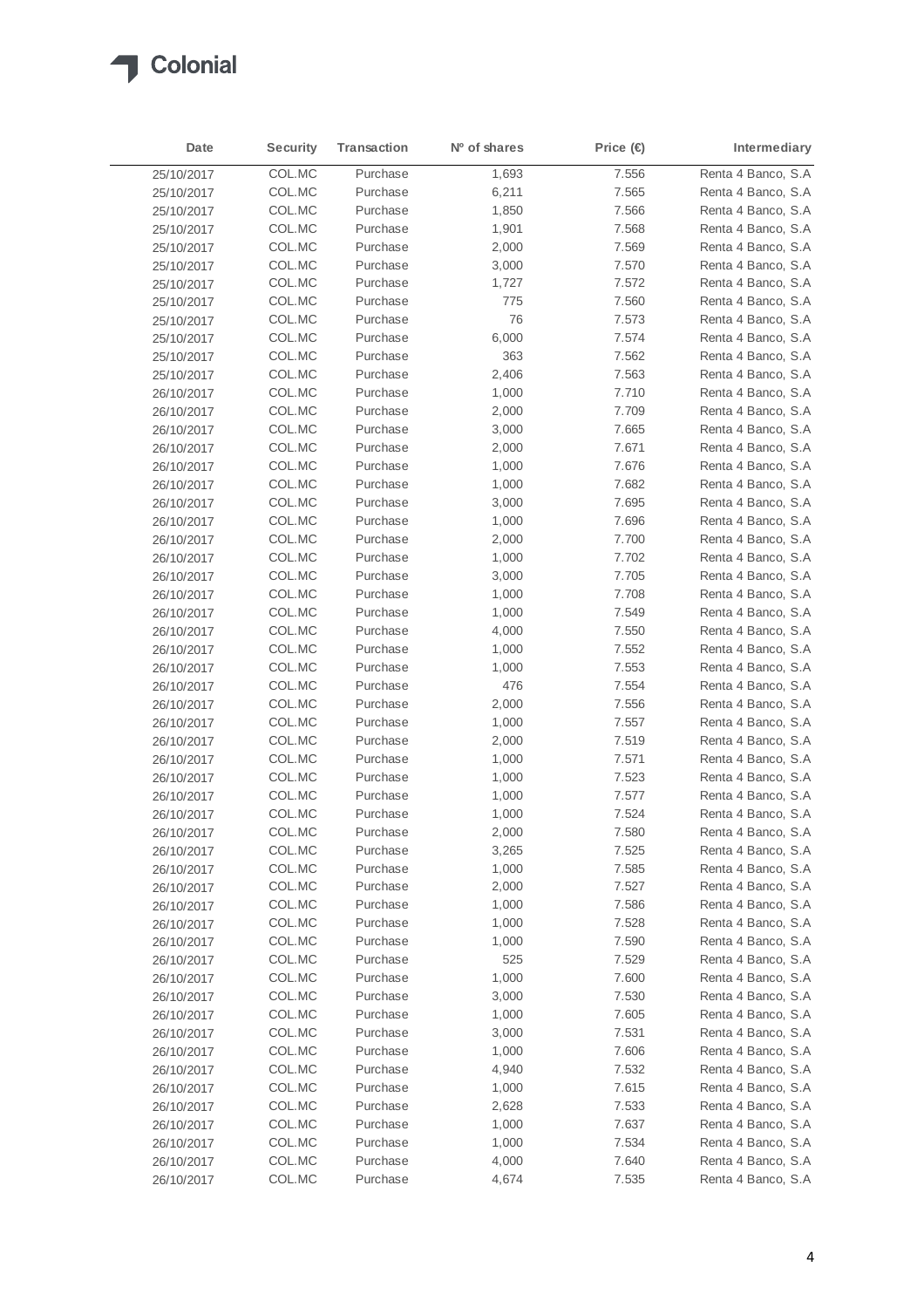

| Date       | <b>Security</b> | Transaction          | Nº of shares | Price $\bigoplus$ | Intermediary       |
|------------|-----------------|----------------------|--------------|-------------------|--------------------|
| 26/10/2017 | COL.MC          | Purchase             | 1,000        | 7.641             | Renta 4 Banco, S.A |
| 26/10/2017 | COL.MC          | Purchase             | 1,000        | 7.536             | Renta 4 Banco, S.A |
| 26/10/2017 | COL.MC          | Purchase             | 2,000        | 7.645             | Renta 4 Banco, S.A |
| 26/10/2017 | COL.MC          | Purchase             | 1,000        | 7.537             | Renta 4 Banco, S.A |
| 26/10/2017 | COL.MC          | Purchase             | 1,000        | 7.647             | Renta 4 Banco, S.A |
| 26/10/2017 | COL.MC          | Purchase             | 3,000        | 7.538             | Renta 4 Banco, S.A |
| 26/10/2017 | COL.MC          | Purchase             | 4,000        | 7.650             | Renta 4 Banco, S.A |
| 26/10/2017 | COL.MC          | Purchase             | 1,000        | 7.541             | Renta 4 Banco, S.A |
| 26/10/2017 | COL.MC          | Purchase             | 3,000        | 7.655             | Renta 4 Banco, S.A |
| 26/10/2017 | COL.MC          | Purchase             | 2,000        | 7.546             | Renta 4 Banco, S.A |
| 26/10/2017 | COL.MC          | Purchase             | 1,000        | 7.660             | Renta 4 Banco, S.A |
| 26/10/2017 | COL.MC          | Purchase             | 2,000        | 7.547             | Renta 4 Banco, S.A |
| 26/10/2017 | COL.MC          | Purchase             | 148          | 7.662             | Renta 4 Banco, S.A |
| 26/10/2017 | COL.MC          | Purchase             | 1,000        | 7.713             | Renta 4 Banco, S.A |
|            | COL.MC          | Purchase             |              | 7.720             | Renta 4 Banco, S.A |
| 26/10/2017 |                 | Purchase             | 2,000        |                   | Renta 4 Banco, S.A |
| 26/10/2017 | COL.MC          |                      | 1,000        | 7.725             | Renta 4 Banco, S.A |
| 26/10/2017 | COL.MC          | Purchase<br>Purchase | 1,000        | 7.730             |                    |
| 26/10/2017 | COL.MC          |                      | 1,000        | 7.857             | Renta 4 Banco, S.A |
| 26/10/2017 | COL.MC          | Purchase             | 1,000        | 7.733             | Renta 4 Banco, S.A |
| 26/10/2017 | COL.MC          | Purchase             | 1,000        | 7.862             | Renta 4 Banco, S.A |
| 26/10/2017 | COL.MC          | Purchase             | 1,000        | 7.743             | Renta 4 Banco, S.A |
| 26/10/2017 | COL.MC          | Purchase             | 918          | 7.867             | Renta 4 Banco, S.A |
| 26/10/2017 | COL.MC          | Purchase             | 1,000        | 7.749             | Renta 4 Banco, S.A |
| 26/10/2017 | COL.MC          | Purchase             | 2,000        | 7.887             | Renta 4 Banco, S.A |
| 26/10/2017 | COL.MC          | Purchase             | 3,000        | 7.753             | Renta 4 Banco, S.A |
| 26/10/2017 | COL.MC          | Purchase             | 1,000        | 7.892             | Renta 4 Banco, S.A |
| 26/10/2017 | COL.MC          | Purchase             | 1,000        | 7.762             | Renta 4 Banco, S.A |
| 26/10/2017 | COL.MC          | Purchase             | 1,000        | 7.909             | Renta 4 Banco, S.A |
| 26/10/2017 | COL.MC          | Purchase             | 3,989        | 7.768             | Renta 4 Banco, S.A |
| 26/10/2017 | COL.MC          | Purchase             | 1,000        | 7.916             | Renta 4 Banco, S.A |
| 26/10/2017 | COL.MC          | Purchase             | 1,000        | 7.770             | Renta 4 Banco, S.A |
| 26/10/2017 | COL.MC          | Purchase             | 1,000        | 7.931             | Renta 4 Banco, S.A |
| 26/10/2017 | COL.MC          | Purchase             | 2,614        | 7.773             | Renta 4 Banco, S.A |
| 26/10/2017 | COL.MC          | Purchase             | 1,000        | 7.935             | Renta 4 Banco, S.A |
| 26/10/2017 | COL.MC          | Purchase             | 1,000        | 7.776             | Renta 4 Banco, S.A |
| 26/10/2017 | COL.MC          | Purchase             | 119          | 7.948             | Renta 4 Banco, S.A |
| 26/10/2017 | COL.MC          | Purchase             | 1,000        | 7.777             | Renta 4 Banco, S.A |
| 26/10/2017 | COL.MC          | Purchase             | 1,000        | 7.778             | Renta 4 Banco, S.A |
| 26/10/2017 | COL.MC          | Purchase             | 1,000        | 7.779             | Renta 4 Banco, S.A |
| 26/10/2017 | COL.MC          | Purchase             | 3,000        | 7.781             | Renta 4 Banco, S.A |
| 26/10/2017 | COL.MC          | Purchase             | 1,000        | 7.786             | Renta 4 Banco, S.A |
| 26/10/2017 | COL.MC          | Purchase             | 1,000        | 7.789             | Renta 4 Banco, S.A |
| 26/10/2017 | COL.MC          | Purchase             | 1,000        | 7.790             | Renta 4 Banco, S.A |
| 26/10/2017 | COL.MC          | Purchase             | 2,000        | 7.813             | Renta 4 Banco, S.A |
| 26/10/2017 | COL.MC          | Purchase             | 1,000        | 7.816             | Renta 4 Banco, S.A |
| 26/10/2017 | COL.MC          | Purchase             | 1,000        | 7.822             | Renta 4 Banco, S.A |
| 26/10/2017 | COL.MC          | Purchase             | 1,000        | 7.833             | Renta 4 Banco, S.A |
| 26/10/2017 | COL.MC          | Purchase             | 1,000        | 7.836             | Renta 4 Banco, S.A |
| 26/10/2017 | COL.MC          | Purchase             | 1,000        | 7.840             | Renta 4 Banco, S.A |
| 26/10/2017 | COL.MC          | Purchase             | 704          | 7.843             | Renta 4 Banco, S.A |
| 26/10/2017 | COL.MC          | Purchase             | 2,000        | 7.849             | Renta 4 Banco, S.A |
| 26/10/2017 | COL.MC          | Purchase             | 1,000        | 7.854             | Renta 4 Banco, S.A |
| 27/10/2017 | COL.MC          | Purchase             | 2,763        | 7.778             | Renta 4 Banco, S.A |
| 27/10/2017 | COL.MC          | Purchase             | 1,000        | 7.783             | Renta 4 Banco, S.A |
| 27/10/2017 | COL.MC          | Purchase             | 1,000        | 7.788             | Renta 4 Banco, S.A |
| 27/10/2017 | COL.MC          | Purchase             | 2,000        | 7.789             | Renta 4 Banco, S.A |
| 27/10/2017 | COL.MC          | Purchase             | 1,000        | 7.795             | Renta 4 Banco, S.A |
|            |                 |                      |              |                   |                    |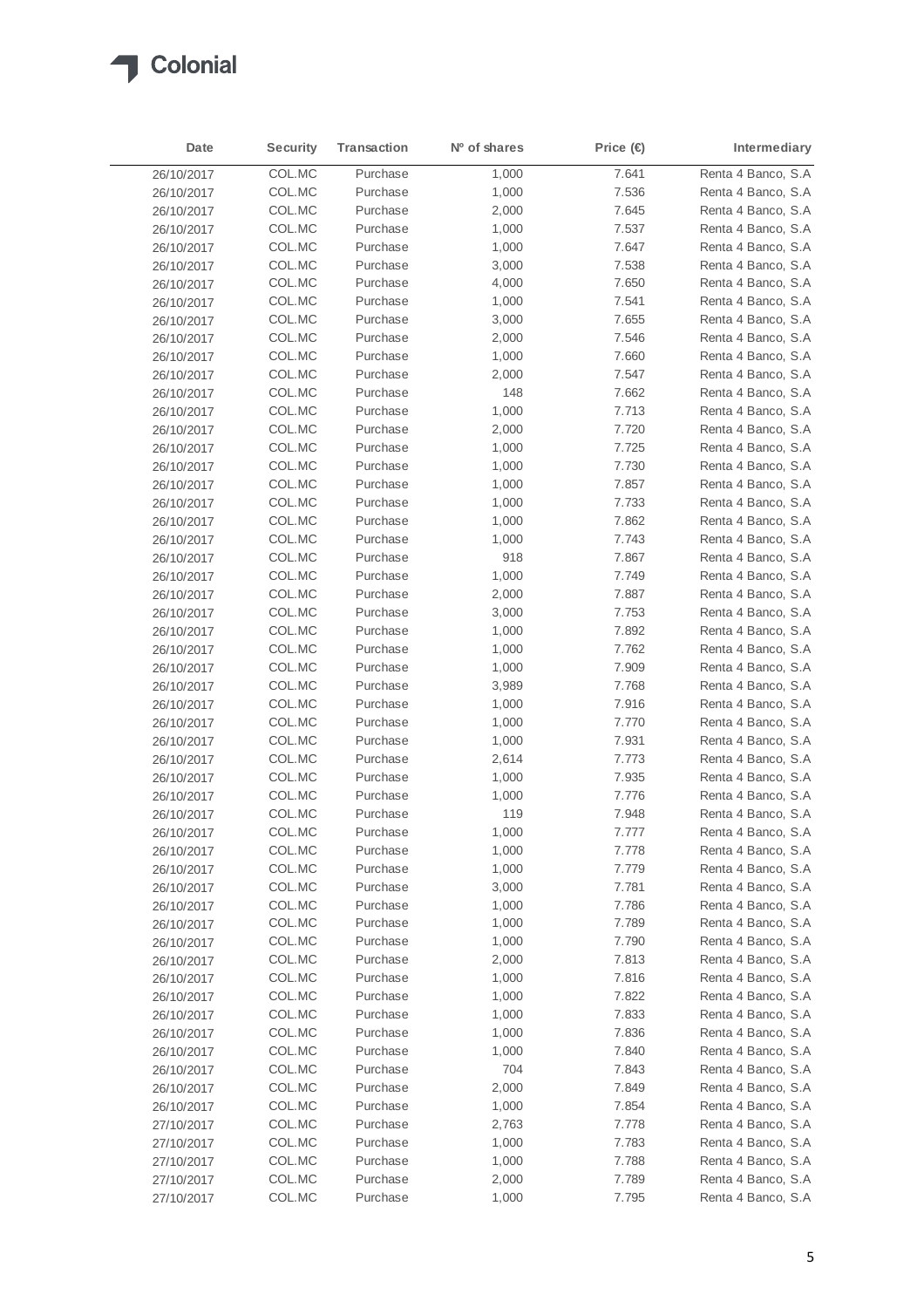

| Date       | <b>Security</b> | Transaction | Nº of shares | Price $\bigoplus$ | Intermediary        |
|------------|-----------------|-------------|--------------|-------------------|---------------------|
| 27/10/2017 | COL.MC          | Purchase    | 1,000        | 7.798             | Renta 4 Banco, S.A  |
| 27/10/2017 | COL.MC          | Purchase    | 1,000        | 7.803             | Renta 4 Banco, S.A  |
| 27/10/2017 | COL.MC          | Purchase    | 321          | 7.810             | Renta 4 Banco, S.A  |
| 27/10/2017 | COL.MC          | Purchase    | 1,000        | 7.813             | Renta 4 Banco, S.A  |
| 27/10/2017 | COL.MC          | Purchase    | 234          | 7.818             | Renta 4 Banco, S.A  |
| 27/10/2017 | COL.MC          | Purchase    | 1,899        | 7.823             | Renta 4 Banco, S.A  |
| 27/10/2017 | COL.MC          | Purchase    | 1,000        | 7.833             | Renta 4 Banco, S.A  |
| 27/10/2017 | COL.MC          | Purchase    | 3,000        | 7.643             | Renta 4 Banco, S.A  |
| 27/10/2017 | COL.MC          | Purchase    | 2,000        | 7.641             | Renta 4 Banco, S.A  |
| 27/10/2017 | COL.MC          | Purchase    | 645          | 7.610             | Renta 4 Banco, S.A  |
| 27/10/2017 | COL.MC          | Purchase    | 2,000        | 7.627             | Renta 4 Banco, S.A  |
| 27/10/2017 | COL.MC          | Purchase    | 1,000        | 7.630             | Renta 4 Banco, S.A  |
| 27/10/2017 | COL.MC          | Purchase    | 1,000        | 7.632             | Renta 4 Banco, S.A. |
| 27/10/2017 | COL.MC          | Purchase    | 331          | 7.637             | Renta 4 Banco, S.A. |
| 27/10/2017 | COL.MC          | Purchase    | 1,000        | 7.650             | Renta 4 Banco, S.A  |
| 27/10/2017 | COL.MC          | Purchase    | 997          | 7.769             | Renta 4 Banco, S.A  |
| 27/10/2017 | COL.MC          | Purchase    | 2,000        | 7.768             | Renta 4 Banco, S.A  |
| 27/10/2017 | COL.MC          | Purchase    | 3,000        | 7.747             | Renta 4 Banco, S.A  |
| 27/10/2017 | COL.MC          | Purchase    | 46           | 7.748             | Renta 4 Banco, S.A  |
| 27/10/2017 | COL.MC          | Purchase    | 925          | 7.749             | Renta 4 Banco, S.A  |
| 27/10/2017 | COL.MC          | Purchase    | 1,371        | 7.751             | Renta 4 Banco, S.A  |
| 27/10/2017 | COL.MC          | Purchase    | 1,000        | 7.753             | Renta 4 Banco, S.A  |
| 27/10/2017 | COL.MC          | Purchase    | 1,000        | 7.754             | Renta 4 Banco, S.A  |
| 27/10/2017 | COL.MC          | Purchase    | 2,164        | 7.755             | Renta 4 Banco, S.A  |
| 27/10/2017 | COL.MC          | Purchase    | 1,000        | 7.757             | Renta 4 Banco, S.A  |
| 27/10/2017 | COL.MC          | Purchase    | 1,000        | 7.760             | Renta 4 Banco, S.A  |
| 27/10/2017 | COL.MC          | Purchase    | 1,000        | 7.764             | Renta 4 Banco, S.A  |
| 27/10/2017 | COL.MC          | Purchase    | 1,000        | 7.655             | Renta 4 Banco, S.A. |
| 27/10/2017 | COL.MC          | Purchase    | 1,000        | 7.706             | Renta 4 Banco, S.A  |
| 27/10/2017 | COL.MC          | Purchase    | 1,113        | 7.660             | Renta 4 Banco, S.A  |
| 27/10/2017 | COL.MC          | Purchase    | 2,000        | 7.708             | Renta 4 Banco, S.A  |
| 27/10/2017 | COL.MC          | Purchase    | 596          | 7.661             | Renta 4 Banco, S.A  |
| 27/10/2017 | COL.MC          | Purchase    | 3,000        | 7.710             | Renta 4 Banco, S.A  |
| 27/10/2017 | COL.MC          | Purchase    | 69           | 7.662             | Renta 4 Banco, S.A  |
| 27/10/2017 | COL.MC          | Purchase    | 1,000        | 7.711             | Renta 4 Banco, S.A  |
| 27/10/2017 | COL.MC          | Purchase    | 1,000        | 7.665             | Renta 4 Banco, S.A  |
| 27/10/2017 | COL.MC          | Purchase    | 1,000        | 7.712             | Renta 4 Banco, S.A  |
| 27/10/2017 | COL.MC          | Purchase    | 1,169        | 7.667             | Renta 4 Banco, S.A  |
| 27/10/2017 | COL.MC          | Purchase    | 3,000        | 7.714             | Renta 4 Banco, S.A  |
| 27/10/2017 | COL.MC          | Purchase    | 2,000        | 7.668             | Renta 4 Banco, S.A. |
| 27/10/2017 | COL.MC          | Purchase    | 2,000        | 7.715             | Renta 4 Banco, S.A  |
| 27/10/2017 | COL.MC          | Purchase    | 1,000        | 7.669             | Renta 4 Banco, S.A  |
| 27/10/2017 | COL.MC          | Purchase    | 4,000        | 7.716             | Renta 4 Banco, S.A  |
| 27/10/2017 | COL.MC          | Purchase    | 2,000        | 7.671             | Renta 4 Banco, S.A  |
| 27/10/2017 | COL.MC          | Purchase    | 1,000        | 7.717             | Renta 4 Banco, S.A  |
| 27/10/2017 | COL.MC          | Purchase    | 1,000        | 7.672             | Renta 4 Banco, S.A  |
| 27/10/2017 | COL.MC          | Purchase    | 2,000        | 7.719             | Renta 4 Banco, S.A  |
| 27/10/2017 | COL.MC          | Purchase    | 1,000        | 7.673             | Renta 4 Banco, S.A  |
| 27/10/2017 | COL.MC          | Purchase    | 1,858        | 7.720             | Renta 4 Banco, S.A  |
| 27/10/2017 | COL.MC          | Purchase    | 3,000        | 7.674             | Renta 4 Banco, S.A  |
| 27/10/2017 | COL.MC          | Purchase    | 1,000        | 7.722             | Renta 4 Banco, S.A  |
| 27/10/2017 | COL.MC          | Purchase    | 4,000        | 7.675             | Renta 4 Banco, S.A  |
| 27/10/2017 | COL.MC          | Purchase    | 4,552        | 7.724             | Renta 4 Banco, S.A. |
| 27/10/2017 | COL.MC          | Purchase    | 1,000        | 7.676             | Renta 4 Banco, S.A  |
| 27/10/2017 | COL.MC          | Purchase    | 2,000        | 7.725             | Renta 4 Banco, S.A. |
| 27/10/2017 | COL.MC          | Purchase    | 1,000        | 7.679             | Renta 4 Banco, S.A  |
| 27/10/2017 | COL.MC          | Purchase    | 2,000        | 7.729             | Renta 4 Banco, S.A  |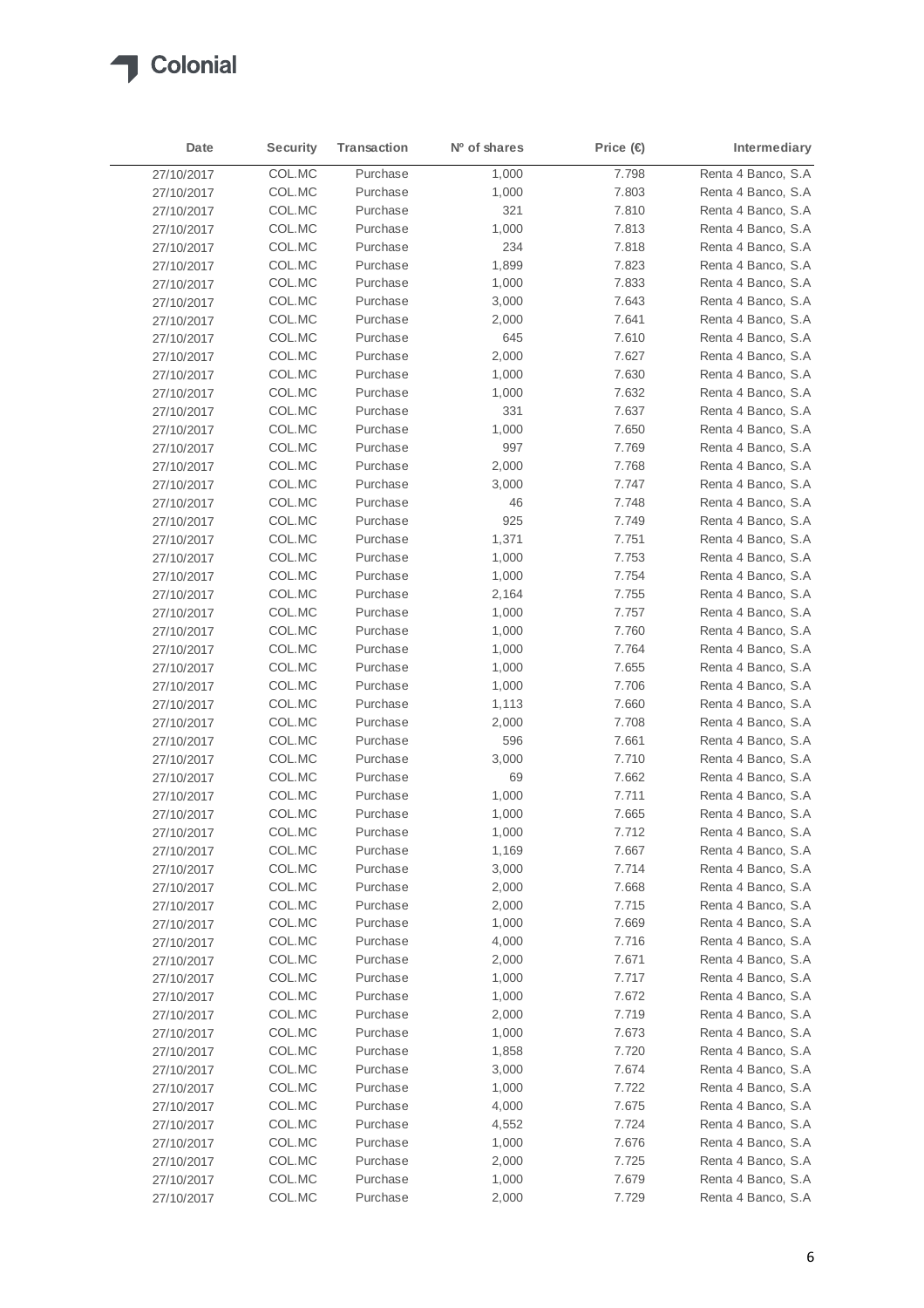

| Date       | <b>Security</b> | Transaction | Nº of shares | Price $\bigoplus$ | Intermediary        |
|------------|-----------------|-------------|--------------|-------------------|---------------------|
| 27/10/2017 | COL.MC          | Purchase    | 2,000        | 7.682             | Renta 4 Banco, S.A  |
| 27/10/2017 | COL.MC          | Purchase    | 2,000        | 7.733             | Renta 4 Banco, S.A  |
| 27/10/2017 | COL.MC          | Purchase    | 2,000        | 7.684             | Renta 4 Banco, S.A. |
| 27/10/2017 | COL.MC          | Purchase    | 2,000        | 7.734             | Renta 4 Banco, S.A  |
| 27/10/2017 | COL.MC          | Purchase    | 1,000        | 7.686             | Renta 4 Banco, S.A  |
| 27/10/2017 | COL.MC          | Purchase    | 1,000        | 7.737             | Renta 4 Banco, S.A  |
| 27/10/2017 | COL.MC          | Purchase    | 1,000        | 7.689             | Renta 4 Banco, S.A  |
| 27/10/2017 | COL.MC          | Purchase    | 1,000        | 7.738             | Renta 4 Banco, S.A. |
| 27/10/2017 | COL.MC          | Purchase    | 2,000        | 7.690             | Renta 4 Banco, S.A  |
| 27/10/2017 | COL.MC          | Purchase    | 745          | 7.739             | Renta 4 Banco, S.A  |
| 27/10/2017 | COL.MC          | Purchase    | 2,000        | 7.692             | Renta 4 Banco, S.A  |
| 27/10/2017 | COL.MC          | Purchase    | 4,000        | 7.740             | Renta 4 Banco, S.A  |
| 27/10/2017 | COL.MC          | Purchase    | 2,000        | 7.695             | Renta 4 Banco, S.A  |
| 27/10/2017 | COL.MC          | Purchase    | 5,000        | 7.741             | Renta 4 Banco, S.A  |
| 27/10/2017 | COL.MC          | Purchase    | 1,000        | 7.697             | Renta 4 Banco, S.A. |
| 27/10/2017 | COL.MC          | Purchase    | 4,000        | 7.743             | Renta 4 Banco, S.A  |
| 27/10/2017 | COL.MC          | Purchase    | 1,000        | 7.699             | Renta 4 Banco, S.A  |
| 27/10/2017 | COL.MC          | Purchase    | 2,000        | 7.744             | Renta 4 Banco, S.A  |
| 27/10/2017 | COL.MC          | Purchase    | 1,000        | 7.701             | Renta 4 Banco, S.A  |
| 27/10/2017 | COL.MC          | Purchase    | 8,000        | 7.745             | Renta 4 Banco, S.A  |
| 27/10/2017 | COL.MC          | Purchase    | 1,999        | 7.702             | Renta 4 Banco, S.A  |
| 27/10/2017 | COL.MC          | Purchase    | 1,000        | 7.746             | Renta 4 Banco, S.A  |
| 27/10/2017 | COL.MC          | Purchase    | 1,999        | 7.773             | Renta 4 Banco, S.A  |
| 27/10/2017 | COL.MC          | Purchase    | 1,481        | 7.775             | Renta 4 Banco, S.A  |
| 27/10/2017 | COL.MC          | Purchase    | 2,723        | 7.777             | Renta 4 Banco, S.A  |
| 30/10/2017 | COL.MC          | Purchase    | 1,000        | 7.793             | Renta 4 Banco, S.A  |
| 30/10/2017 | COL.MC          | Purchase    | 1,000        | 7.792             | Renta 4 Banco, S.A  |
| 30/10/2017 | COL.MC          | Purchase    | 1,917        | 7.780             | Renta 4 Banco, S.A. |
| 30/10/2017 | COL.MC          | Purchase    | 235          | 7.789             | Renta 4 Banco, S.A  |
| 30/10/2017 | COL.MC          | Purchase    | 1,000        | 7.790             | Renta 4 Banco, S.A  |
| 30/10/2017 | COL.MC          | Purchase    | 3,000        | 7.791             | Renta 4 Banco, S.A  |
| 30/10/2017 | COL.MC          | Purchase    | 1,000        | 7.794             | Renta 4 Banco, S.A  |
| 30/10/2017 | COL.MC          | Purchase    | 29           | 7.965             | Renta 4 Banco, S.A  |
| 30/10/2017 | COL.MC          | Purchase    | 451          | 7.961             | Renta 4 Banco, S.A  |
| 30/10/2017 | COL.MC          | Purchase    | 1,000        | 7.912             | Renta 4 Banco, S.A  |
| 30/10/2017 | COL.MC          | Purchase    | 4,000        | 7.914             | Renta 4 Banco, S.A  |
| 30/10/2017 | COL.MC          | Purchase    | 1,000        | 7.915             | Renta 4 Banco, S.A. |
| 30/10/2017 | COL.MC          | Purchase    | 1,000        | 7.920             | Renta 4 Banco, S.A  |
| 30/10/2017 | COL.MC          | Purchase    | 1,000        | 7.931             | Renta 4 Banco, S.A  |
| 30/10/2017 | COL.MC          | Purchase    | 1,000        | 7.956             | Renta 4 Banco, S.A  |
| 30/10/2017 | COL.MC          | Purchase    | 1,000        | 7.957             | Renta 4 Banco, S.A  |
| 30/10/2017 | COL.MC          | Purchase    | 3,000        | 7.958             | Renta 4 Banco, S.A  |
| 30/10/2017 | COL.MC          | Purchase    | 2,355        | 7.959             | Renta 4 Banco, S.A  |
| 30/10/2017 | COL.MC          | Purchase    | 1,000        | 7.960             | Renta 4 Banco, S.A  |
| 30/10/2017 | COL.MC          | Purchase    | 1,000        | 7.796             | Renta 4 Banco, S.A  |
| 30/10/2017 | COL.MC          | Purchase    | 411          | 7.846             | Renta 4 Banco, S.A  |
| 30/10/2017 | COL.MC          | Purchase    | 1,000        | 7.797             | Renta 4 Banco, S.A  |
| 30/10/2017 | COL.MC          | Purchase    | 2,657        | 7.847             | Renta 4 Banco, S.A  |
| 30/10/2017 | COL.MC          | Purchase    | 4,000        | 7.800             | Renta 4 Banco, S.A  |
| 30/10/2017 | COL.MC          | Purchase    | 6,073        | 7.848             | Renta 4 Banco, S.A  |
| 30/10/2017 | COL.MC          | Purchase    | 88           | 7.801             | Renta 4 Banco, S.A  |
| 30/10/2017 | COL.MC          | Purchase    | 324          | 7.849             | Renta 4 Banco, S.A  |
| 30/10/2017 | COL.MC          | Purchase    | 1,000        | 7.804             | Renta 4 Banco, S.A  |
| 30/10/2017 | COL.MC          | Purchase    | 3,000        | 7.850             | Renta 4 Banco, S.A  |
| 30/10/2017 | COL.MC          | Purchase    | 1,000        | 7.805             | Renta 4 Banco, S.A. |
| 30/10/2017 | COL.MC          | Purchase    | 1,000        | 7.852             | Renta 4 Banco, S.A  |
| 30/10/2017 | COL.MC          | Purchase    | 1,330        | 7.807             | Renta 4 Banco, S.A  |